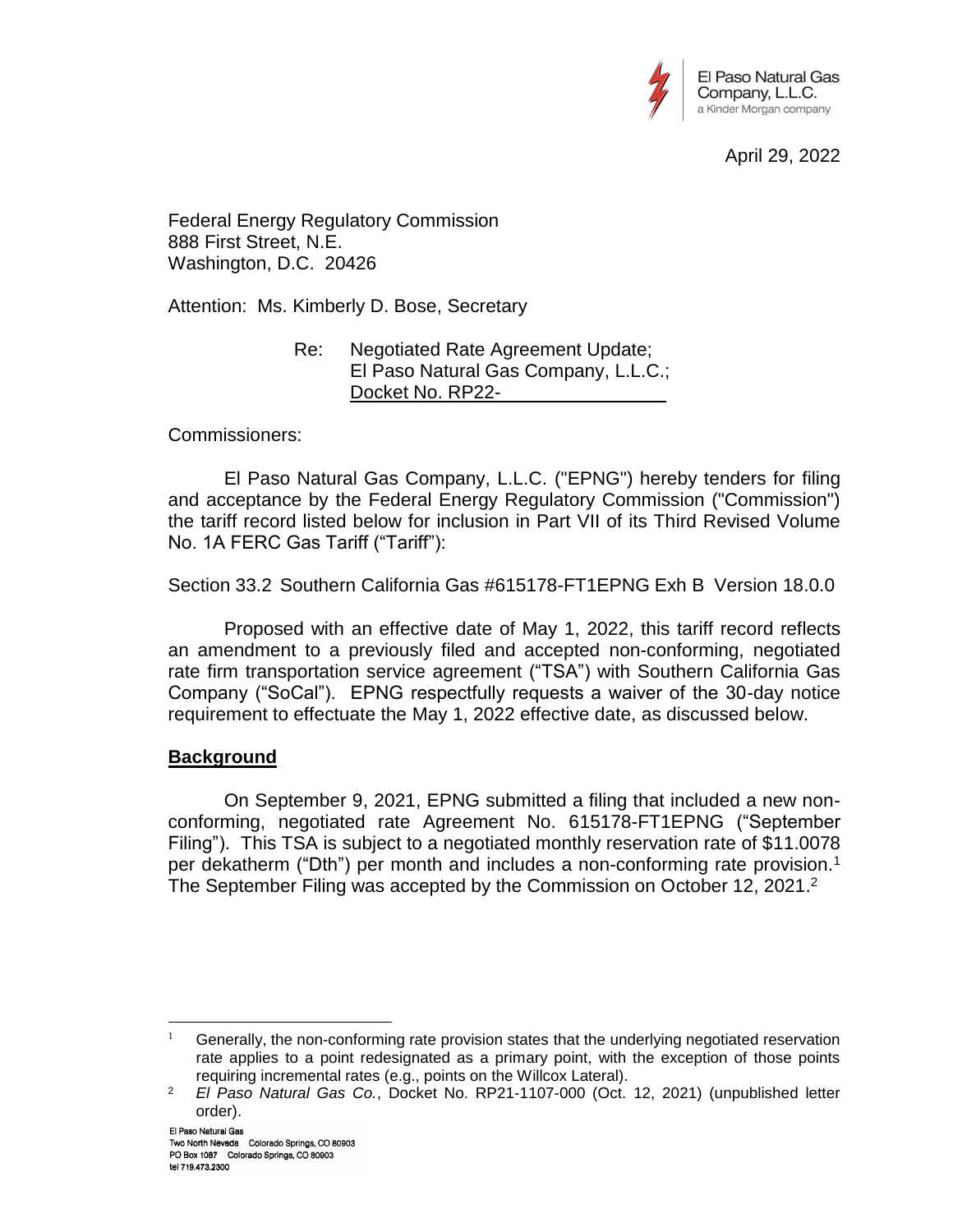# **Reason for Filing**

Pursuant to Section 4.18 of the General Terms and Conditions ("GT&C") of EPNG's FERC Gas Tariff, EPNG and a shipper may mutually agree to a transportation rate that varies from the minimum-to-maximum range provided on the Tariff's Statement of Rates. Pursuant to that provision, EPNG and SoCal recently negotiated the addition of certain alternate locations to Agreement No. 615178-FT1EPNG at the same negotiated rate as the underlying contract rate (i.e., a negotiated reservation rate of \$11.0078 per Dth per month) for the period of May 1, 2022 through October 31, 2022 ("Amendment").<sup>3</sup> Specifically, the Amendment reflects this negotiated rate from certain receipt points located on TransColorado Gas Transmission Company LLC's ("TransColorado") system<sup>4</sup> to all EPNG delivery points except those requiring incremental rates (e.g., Willcox Lateral delivery points). $5$  The negotiated rate will also apply from receipt points included in EPNG's aggregate groups of STML ANA (PIN 302344), STML PER (PIN 302346), and STML SJN (PIN 302347) to certain delivery points located on TransColorado's system.<sup>6</sup> No other changes to SoCal's agreement have been made.

## **Tariff Provisions**

EPNG is submitting the following tariff record pursuant to 18 C.F.R. § 154.112(b) (2021) and Subpart C of Part 154 of the Commission's regulations.<sup>7</sup>

Part VII, Section 33.2 is updated to reflect the negotiated rate granted to Agreement No. 615178-FT1EPNG for certain alternate receipt and delivery point combinations for the period May 1, 2022 through October 31, 2022.

 $\overline{a}$ <sup>3</sup> When EPNG and a shipper agree to a discount or negotiated rate applicable to any individual TSA, the terms of such agreement are posted on EPNG's EBB pursuant to 18 C.F.R. § 284.13(b)(1) (2021) of the Commission's regulations. More specifically, such rate would be posted to EPNG's EBB under "Transactional Reporting/Firm."

<sup>4</sup> In order to provide transportation service under this agreement, EPNG acquired off-system capacity on TransColorado's system pursuant to General Terms and Conditions, Section 4.9 of EPNG's Tariff.

<sup>&</sup>lt;sup>5</sup> This agreement is similar to a previous agreement to a negotiated rate for certain alternate points under Agreement No. 615178-FT1EPNG, which was filed by EPNG and accepted by the Commission in Docket No. RP22-777-000. *El Paso Natural Gas Co.,* Docket No. RP22- 777-000 (Apr. 20, 2022) (unpublished letter order).

<sup>6</sup> *Id*.

<sup>7 18</sup> C.F.R.  $\S$  154.201 – 154.210 (2021) (Subpart C).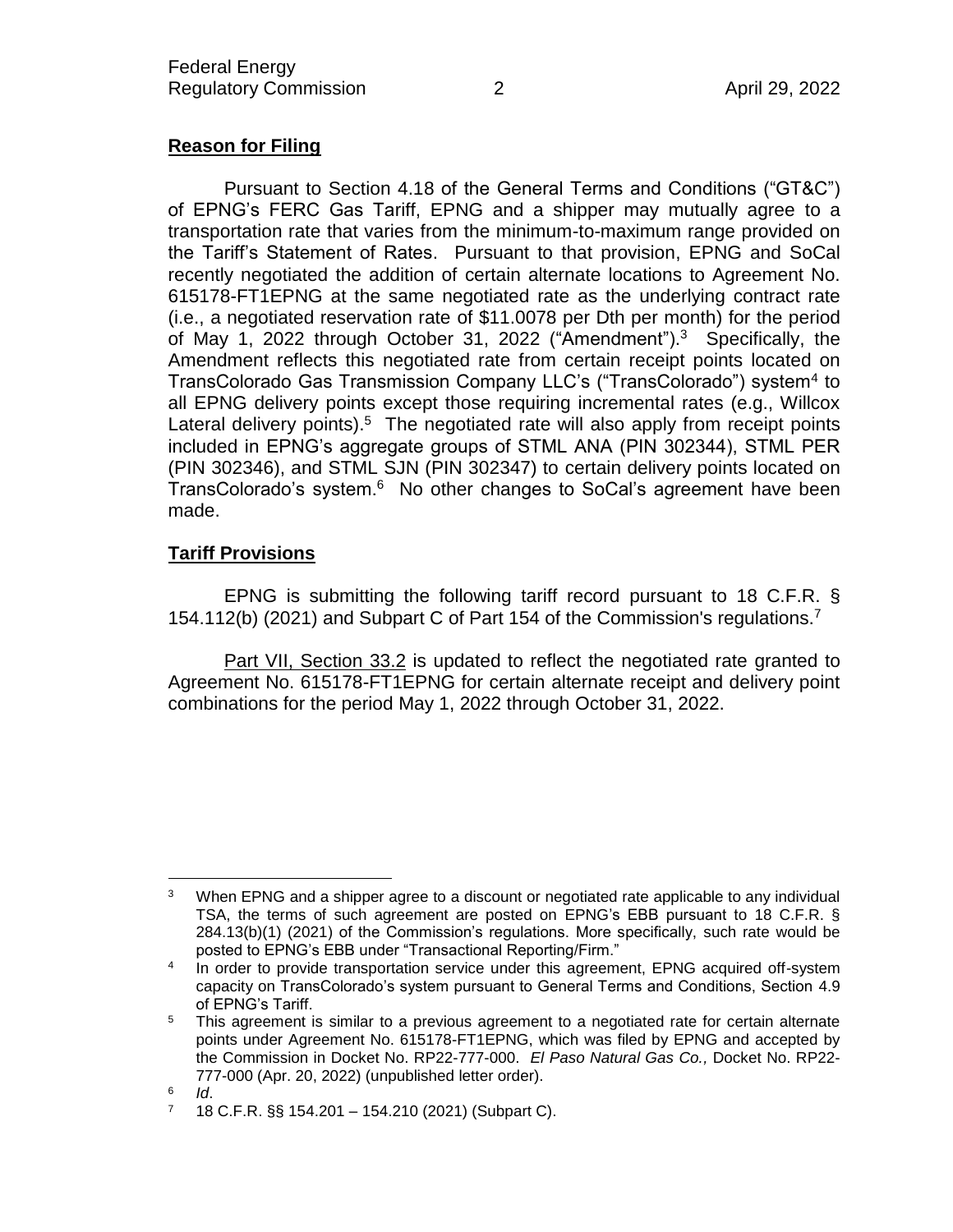# **Procedural Matters**

In accordance with the applicable provisions of Part 154 of the Commission's regulations, $8$  EPNG is submitting an eTariff XML filing package, which includes the following:

- a) a transmittal letter; and
- b) clean and marked versions of the tariff record in PDF format.

EPNG respectfully requests the Commission accept the tendered tariff record for filing and permit it to become effective on May 1, 2022, coincident with the effective date of the Amendment. As such, EPNG requests the Commission grant a waiver of the notice requirements as permitted by 18 C.F.R. § 154.207 (2021) of the Commission's regulations. $9$  With respect to any tariff record the Commission allows to go into effect without change, EPNG hereby moves to place the tendered tariff record into effect at the end of a minimal suspension period, if any, established by the Commission.

Correspondence and communications concerning this filing should be directed to:

Mr. Francisco Tarin Mr. Tony Sala Director, Regulatory Managing Counsel El Paso Natural Gas Company, L.L.C. Post Office Box 1087 Post Office Box 1087 Colorado Springs, CO 80944-1087 Colorado Springs, CO 80944-1087 Telephone: (719) 667-7517 Telephone: (713) 420-6431 EPNGRegulatoryAffairs@kindermorgan.com Tony\_Sala@kindermorgan.com

These persons have been designated for service in accordance with Rule 203 of the Commission's Rules of Practice and Procedure (18 C.F.R. § 385.203 (2021)).

 $\overline{a}$ 

<sup>8 18</sup> C.F.R. §§ 154.101 - 154.603 (2021).

<sup>9</sup> *See, e.g., Gulfstream Natural Gas System, L.L.C.*, 105 FERC ¶ 61,164, at P 11 (2003).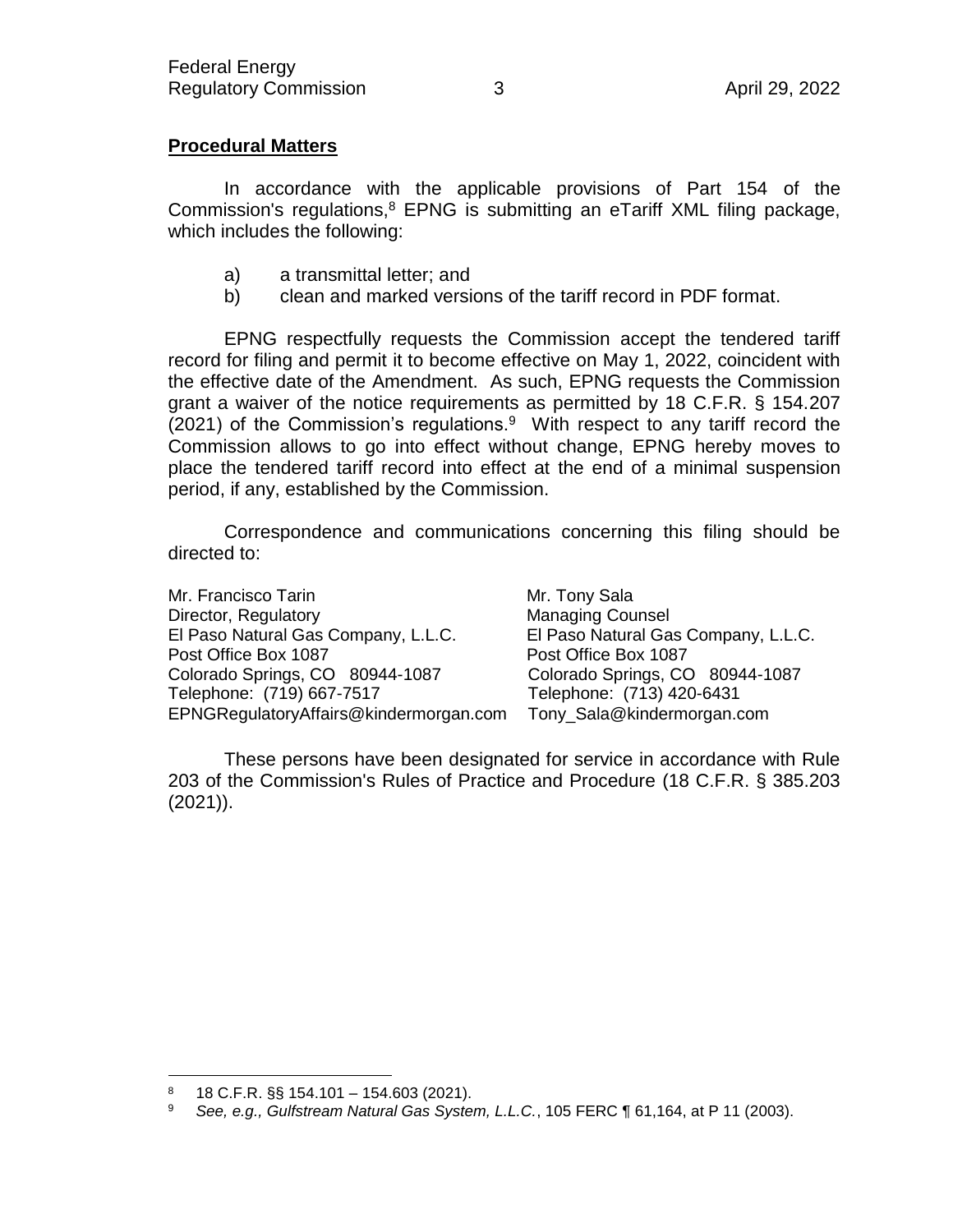The undersigned hereby certifies that he has read this filing and knows (i) the contents of such filing and the attachments; (ii) that the contents as stated in the filing and in the attachments are true to the best of his knowledge and belief; and (iii) that he possesses full power and authority to sign this filing.

Respectfully submitted,

EL PASO NATURAL GAS COMPANY, L.L.C.

By\_\_\_\_\_\_\_\_\_\_\_\_\_\_\_/s/\_\_\_\_\_\_\_\_\_\_\_\_\_\_\_\_\_

Francisco Tarin Director, Regulatory

**Enclosures**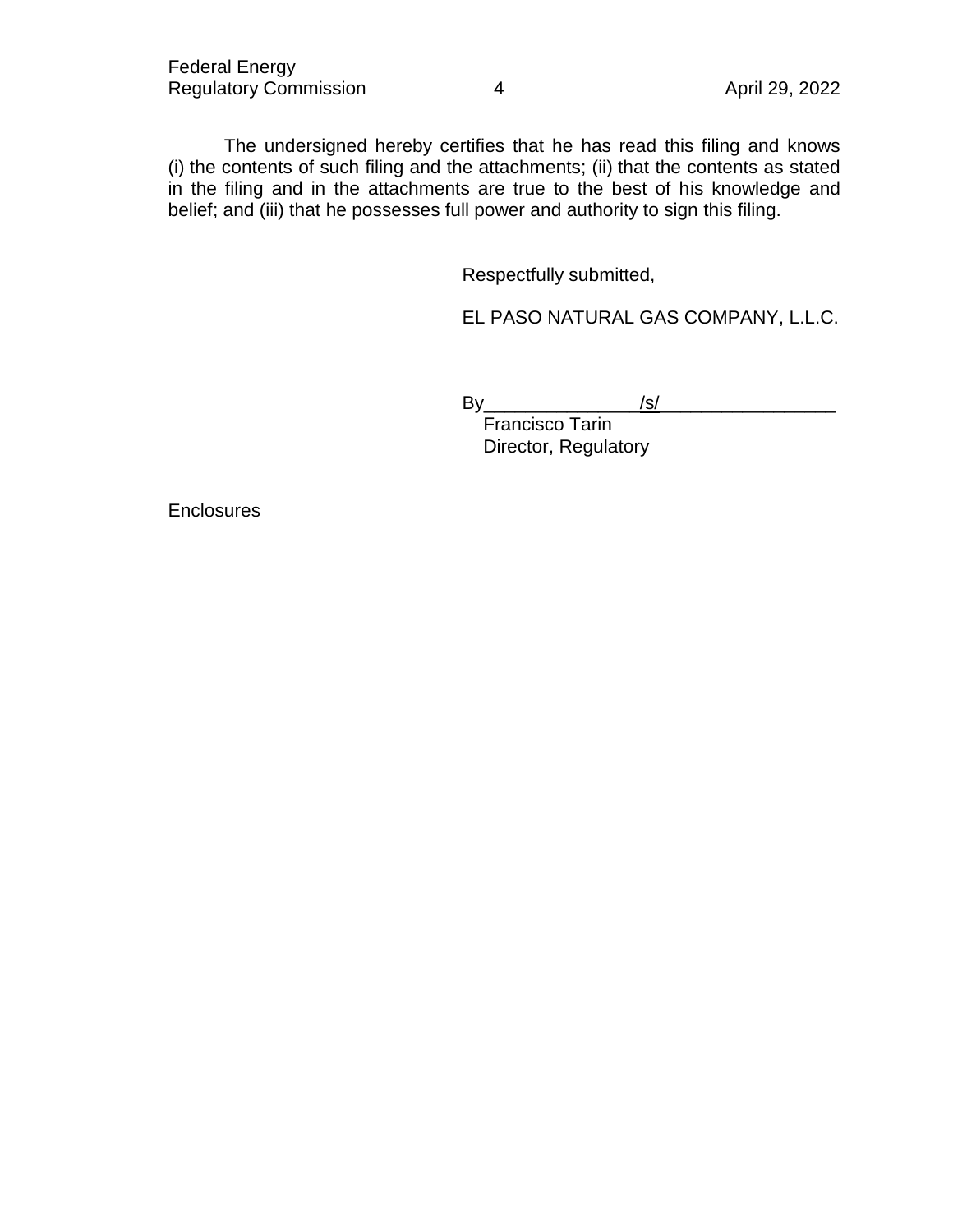# Certificate of Service

I hereby certify that I have this day caused a copy of the foregoing document to be served upon all shippers on EPNG's pipeline system and interested state regulatory commissions, in accordance with the requirements of Sections 154.208 and 385.2010 of the Commission's Rules of Practice and Procedures.

Dated at Colorado Springs, Colorado as of this 29<sup>th</sup> day of April 2022.

 $\sqrt{s}/$  . The contract of the contract of the contract of the contract of the contract of the contract of the contract of the contract of the contract of the contract of the contract of the contract of the contract of the Francisco Tarin

Post Office Box 1087 Colorado Springs, CO 80944 (719) 667-7517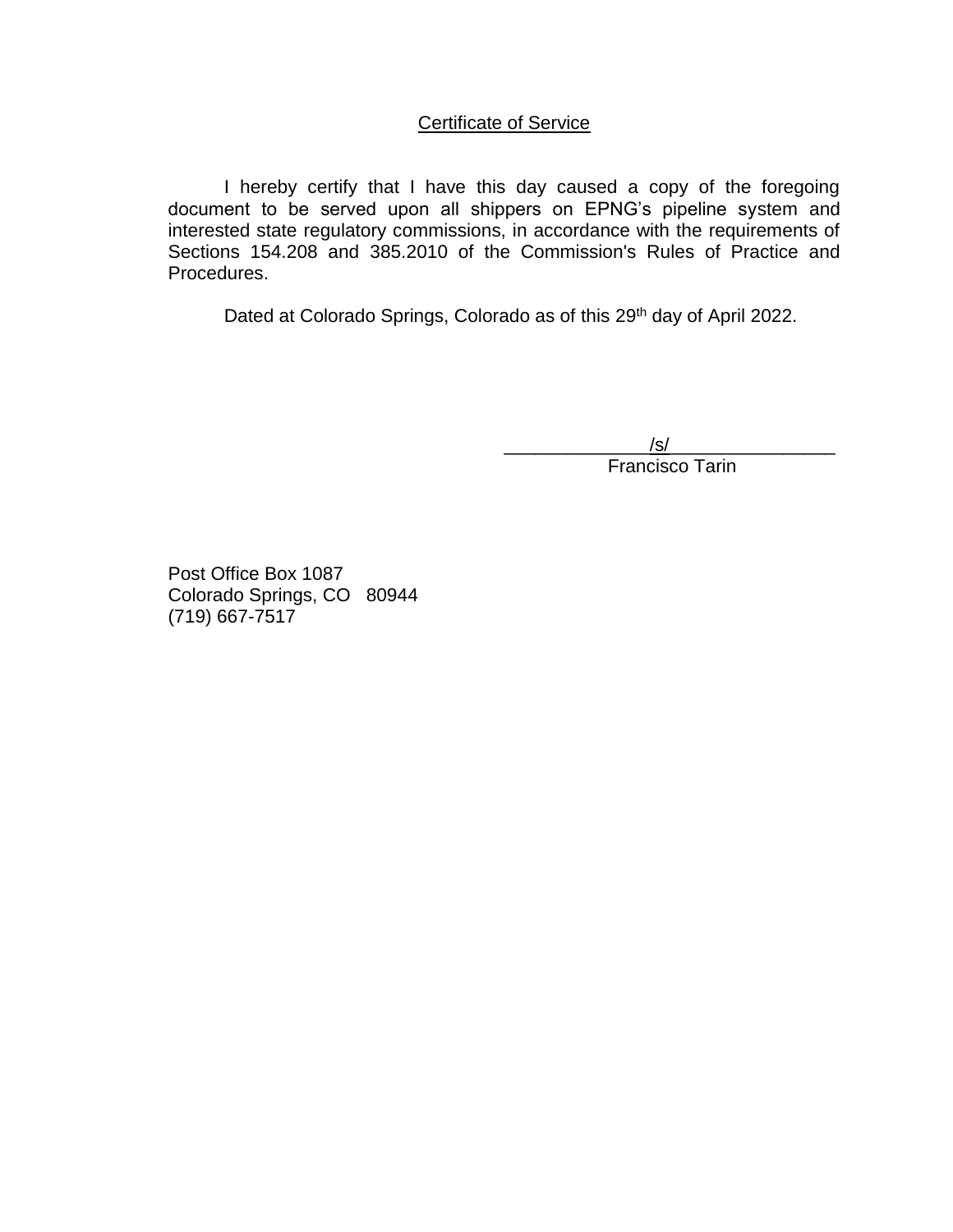El Paso Natural Gas Company, L.L.C. Part VII: Non-Conforming FERC Gas Tariff Section 33.2 - Southern California Gas #615178-FT1EPNG Exh B Third Revised Volume No. 1A Version 18.0.0

Agreement No. 615178-FT1EPNG

### **EXHIBIT B**

### To The Firm Transportation Service Agreement Rate Schedule FT-1

between **EL PASO NATURAL GAS COMPANY, L.L.C.** and **SOUTHERN CALIFORNIA GAS COMPANY** (Shipper) Dated: April 25, 2022

| Primary<br>Receipt<br>Point(s) | Primary<br>Delivery<br>Point(s) | <b>Effective Dates</b>                  | <b>Reservation Rate 1/</b> | Usage Rate 1/ | Fuel $2/$ | Surcharges 3/ |
|--------------------------------|---------------------------------|-----------------------------------------|----------------------------|---------------|-----------|---------------|
| As listed in<br>Exhibit A      | As listed in<br>Exhibit A       | May 1, 2022 through<br>October 31, 2031 | (1a)                       |               |           |               |

| Primary and<br>Alternate<br>Receipt Point(s) /<br>Location(s)                                                                | Point<br>Identification<br>Number (PIN) | <b>Primary and Alternate</b><br>Delivery Point(s) /<br>Location(s)                                                                      | Point<br>Identification<br>Number (PIN) | <b>Effective Dates</b> | Reservation<br>Rate 1/ | Usage<br>Rate 1/ | Fuel $2/$ | Surcharges 3/ |
|------------------------------------------------------------------------------------------------------------------------------|-----------------------------------------|-----------------------------------------------------------------------------------------------------------------------------------------|-----------------------------------------|------------------------|------------------------|------------------|-----------|---------------|
| All EPNG Receipt<br>Points except those<br>requiring<br>incremental rates,<br>e.g., Willcox Lateral<br><b>Receipt Points</b> |                                         | All EPNG Delivery<br><b>Points</b><br>except those<br>requiring incremental<br>rates, e.g. Willcox<br><b>Lateral Delivery</b><br>Points |                                         | See 111                | (1a)                   |                  |           |               |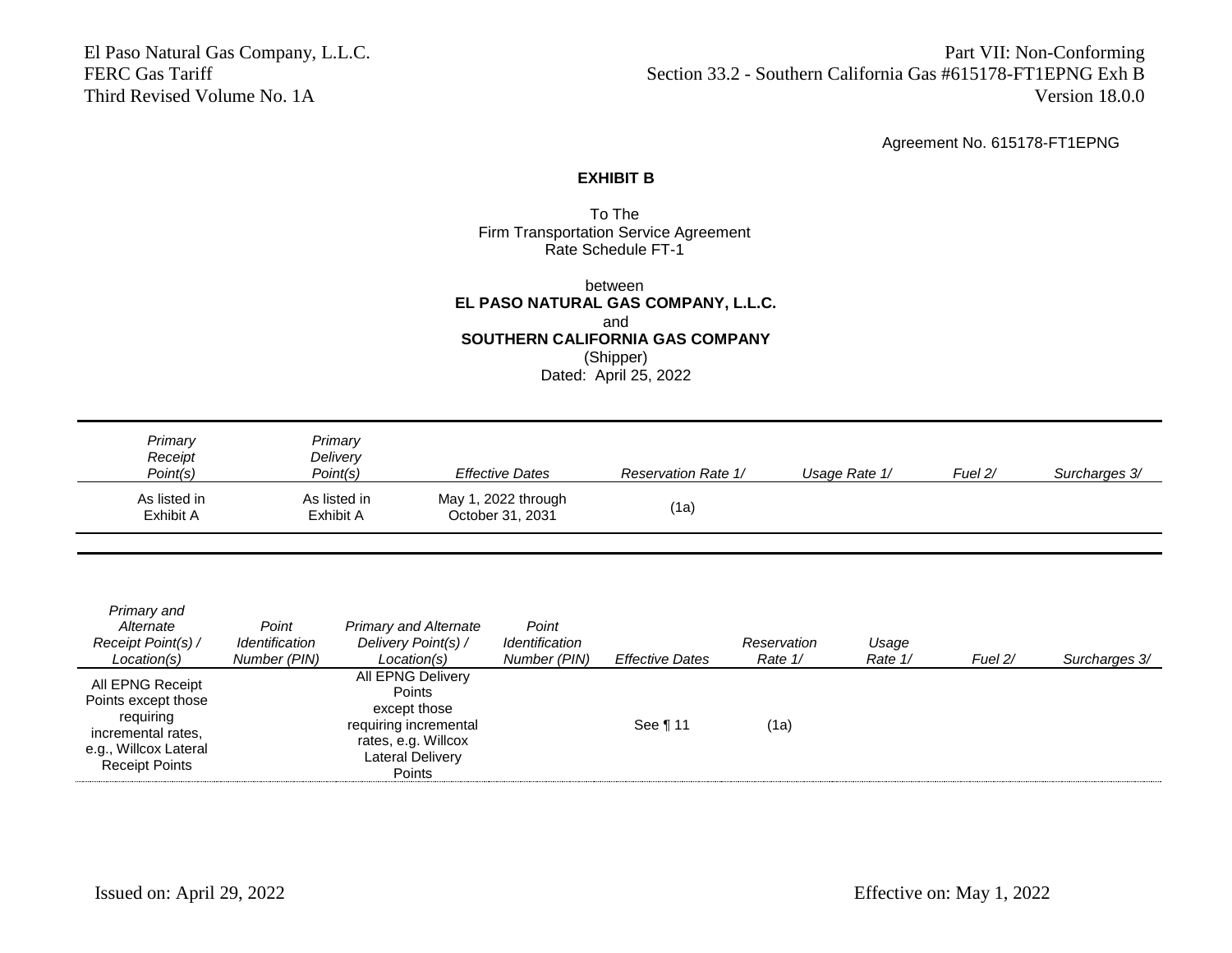# Third Revised Volume No. 1A

# El Paso Natural Gas Company, L.L.C. **Part VII: Non-Conforming** FERC Gas Tariff Section 33.2 - Southern California Gas #615178-FT1EPNG Exh B<br>Third Revised Volume No. 1A<br>Version 18.0.0

| <b>STML ANA</b><br><b>STML PER</b><br><b>STML SJN</b>                                                                                                                                                           | 302344<br>302346<br>302347                                                             | DEQ Greasewood<br>Bargath Greasewood<br>TW Blanco<br>Exxon Greasewood<br>SoTrls Hare Canyon<br>CIG Dark Canyon<br><b>WIC Yellow Jacket</b><br><b>REX Love Ranch</b><br>WRH Ryan Gulch<br><b>ENTP Horse Draw</b> | 36100<br>36101<br>36106<br>40237<br>40379<br>41781<br>42223<br>42235<br>43886<br>45314 | May 1, 2022<br>through October<br>31, 2022 | (1a) |  |
|-----------------------------------------------------------------------------------------------------------------------------------------------------------------------------------------------------------------|----------------------------------------------------------------------------------------|-----------------------------------------------------------------------------------------------------------------------------------------------------------------------------------------------------------------|----------------------------------------------------------------------------------------|--------------------------------------------|------|--|
| DEQ Greasewood<br>Bargath Greasewood<br>TW Blanco<br>Exxon Greasewood<br>SoTrls Hare Canyon<br>CIG Dark Canyon<br><b>WIC Yellow Jacket</b><br><b>REX Love Ranch</b><br>WRH Ryan Gulch<br><b>ENTP Horse Draw</b> | 36100<br>36101<br>36106<br>40237<br>40379<br>41781<br>42223<br>42235<br>43886<br>45314 | All EPNG Delivery<br><b>Points</b><br>except those<br>requiring incremental<br>rates, e.g. Willcox<br>Lateral Delivery<br>Points                                                                                |                                                                                        | May 1, 2022<br>through October<br>31, 2022 | (1a) |  |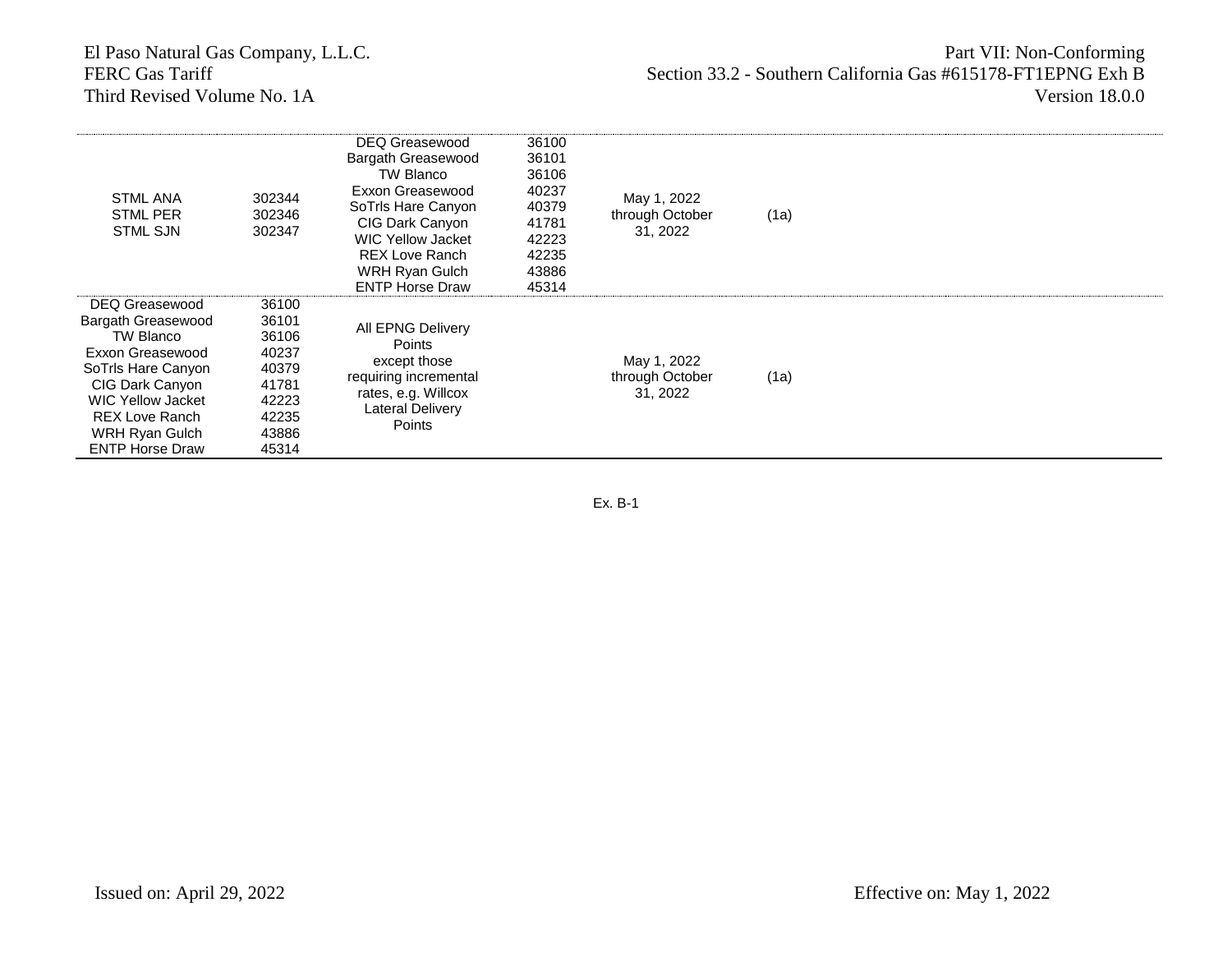El Paso Natural Gas Company, L.L.C. Part VII: Non-Conforming FERC Gas Tariff FERC Gas Tariff Section 33.2 - Southern California Gas #615178-FT1EPNG Exh B Third Revised Volume No. 1A Version 18.0.0

Agreement No. 615178-FT1EPNG

### **EXHIBIT B**

To The Firm Transportation Service Agreement Rate Schedule FT-1

between **EL PASO NATURAL GAS COMPANY, L.L.C.** and **SOUTHERN CALIFORNIA GAS COMPANY** (Shipper) Dated: April 25, 2022

Notes:

- 1/ Unless otherwise agreed by the Parties in writing, the rates for service shall be Transporter's maximum rates, as may be changed from time to time, for service under Rate Schedule FT-1 or other superseding Rate Schedules. The reservation rate shall be payable regardless of quantities transported.
- 1a/ As provided in Section 4.18 of the GT&C of Transporter's Tariff, the parties agree to the following negotiated rate(s) of \$ 11.0078 per Dekatherm per month which shall not be subject to the applicable maximum or minimum Rate Schedule FT-1 reservation rate as set forth in Transporter's Tariff and which shall be payable regardless of quantities transported. The Parties further agree that the negotiated reservation rate set forth in the preceding sentence shall be applicable to any "Applicable Point", which is defined as all points with the exception of those requiring incremental rates (e.g., points on the Willcox Lateral), that is redesignated as a primary point. Shipper's request to redesignate its existing primary point rights to any Applicable Point must satisfy the requirements of the redesignation provisions of the then-effective Tariff.
- 2/ Fuel and L&U shall be as stated on Transporter's Statement of Rates in the Tariff, as they may be changed from time to time, unless otherwise agreed between the Parties.
- 3/ Surcharges, if applicable: Unless otherwise specified, all applicable surcharges shall be the maximum surcharge rate as stated on the Statement of Rates, as they may be changed from time to time.

ACA:

The ACA Surcharge shall be assessed pursuant to Section 17 of the GT&C of the Tariff.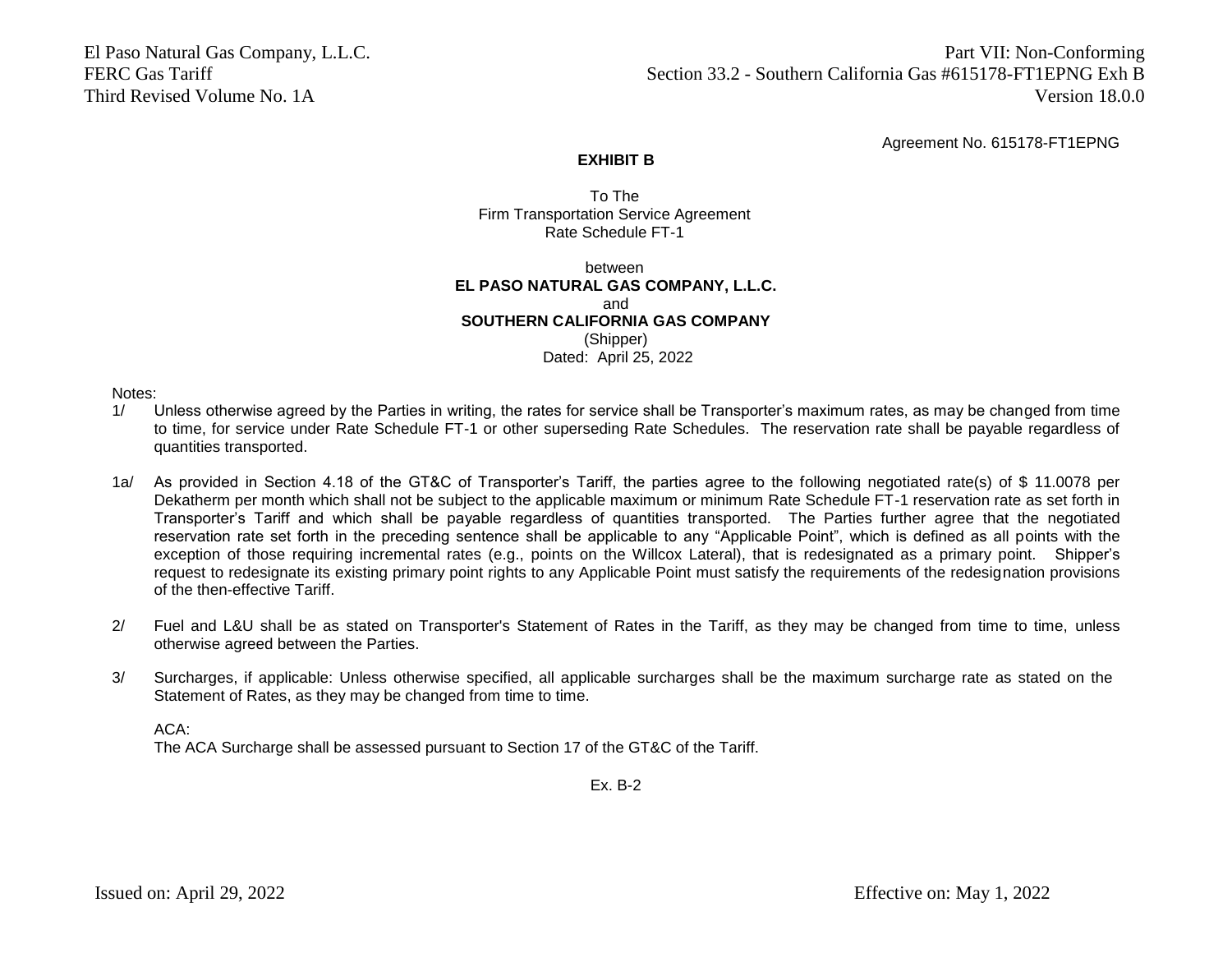El Paso Natural Gas Company, L.L.C. Part VII: Non-Conforming FERC Gas Tariff Section 33.2 - Southern California Gas #615178-FT1EPNG Exh B Third Revised Volume No. 1A Version 18.0.0

Agreement No. 615178-FT1EPNG

### **EXHIBIT B**

### To The Firm Transportation Service Agreement Rate Schedule FT-1

between **EL PASO NATURAL GAS COMPANY, L.L.C.** and **SOUTHERN CALIFORNIA GAS COMPANY** (Shipper) Dated: March 31 April 25, 2022

| Primary<br>Receipt<br>Point(s) | Primary<br>Delivery<br>Point(s) | <b>Effective Dates</b>                         | <b>Reservation Rate 1/</b> | Usage Rate 1/ | Fuel $2/$ | Surcharges 3/ |
|--------------------------------|---------------------------------|------------------------------------------------|----------------------------|---------------|-----------|---------------|
| As listed in<br>Exhibit A      | As listed in<br>Exhibit A       | April 4May 1, 2022 through<br>October 31, 2031 | (1a)                       |               |           |               |

| Primary and<br>Alternate<br>Receipt Point(s) /<br>Location(s)                                                                | Point<br>Identification<br>Number (PIN) | <b>Primary and Alternate</b><br>Delivery Point(s) /<br>Location(s)                                                                      | Point<br>Identification<br>Number (PIN) | <b>Effective Dates</b> | Reservation<br>Rate 1/ | Usage<br>Rate 1/ | Fuel $2/$ | Surcharges 3/ |
|------------------------------------------------------------------------------------------------------------------------------|-----------------------------------------|-----------------------------------------------------------------------------------------------------------------------------------------|-----------------------------------------|------------------------|------------------------|------------------|-----------|---------------|
| All EPNG Receipt<br>Points except those<br>requiring<br>incremental rates,<br>e.g., Willcox Lateral<br><b>Receipt Points</b> |                                         | All EPNG Delivery<br><b>Points</b><br>except those<br>requiring incremental<br>rates, e.g. Willcox<br><b>Lateral Delivery</b><br>Points |                                         | See 111                | (1a)                   |                  |           |               |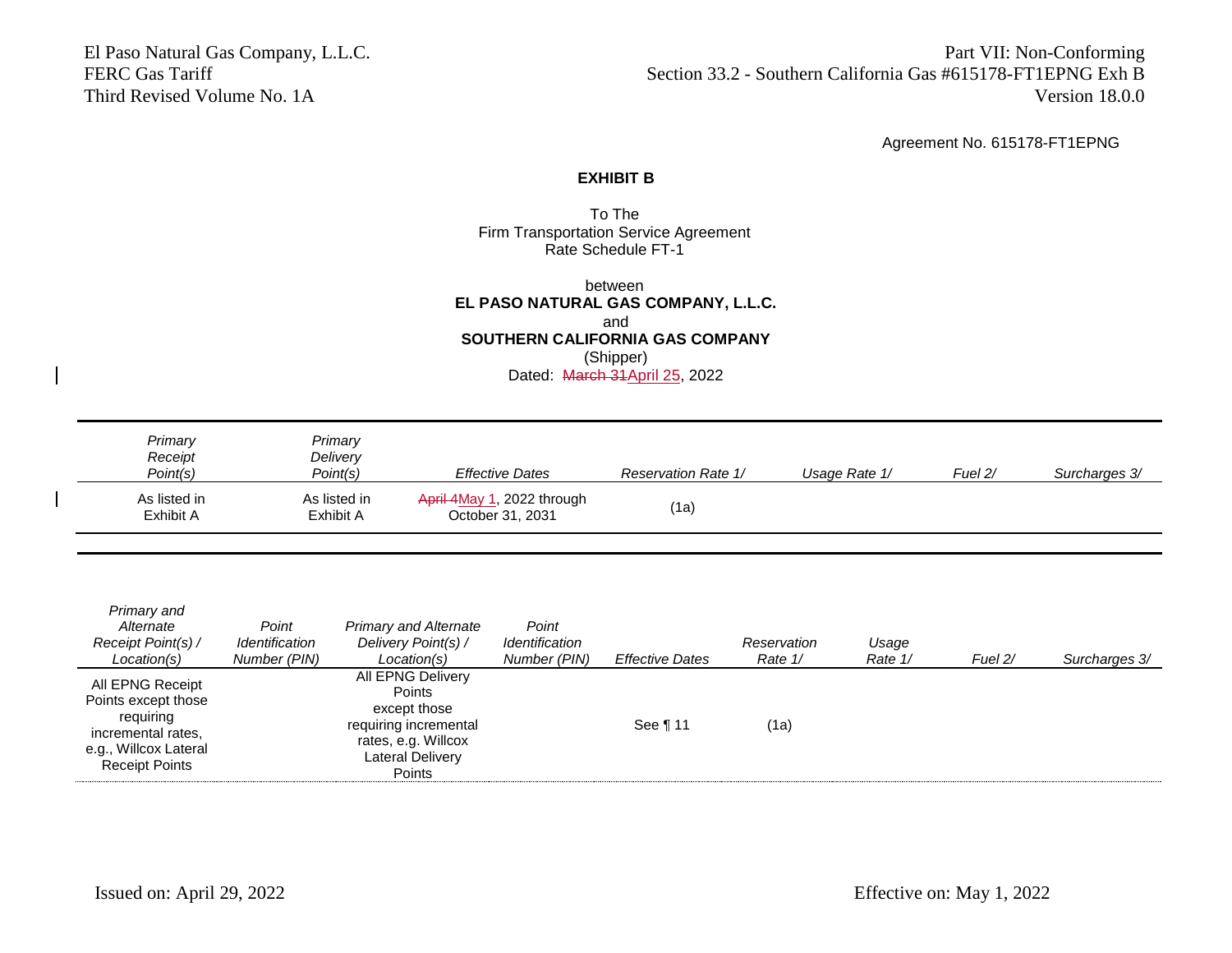Third Revised Volume No. 1A

| <b>STML ANA</b><br><b>STML PER</b><br><b>STML SJN</b>                                                                                                                                                    | 302344<br>302346<br>302347                                                             | <b>DEQ Greasewood</b><br>Bargath Greasewood<br>TW Blanco<br>Exxon Greasewood<br>SoTrls Hare Canyon<br>CIG Dark Canyon<br><b>WIC Yellow Jacket</b><br><b>REX Love Ranch</b><br>WRH Ryan Gulch<br><b>ENTP Horse Draw</b> | 36100<br>36101<br>36106<br>40237<br>40379<br>41781<br>42223<br>42235<br>43886<br>45314 | <b>April 4May 1, 2022</b><br>through April<br>30October 31.<br>2022 | (1a) |  |
|----------------------------------------------------------------------------------------------------------------------------------------------------------------------------------------------------------|----------------------------------------------------------------------------------------|------------------------------------------------------------------------------------------------------------------------------------------------------------------------------------------------------------------------|----------------------------------------------------------------------------------------|---------------------------------------------------------------------|------|--|
| DEQ Greasewood<br>Bargath Greasewood<br>TW Blanco<br>Exxon Greasewood<br>SoTrls Hare Canyon<br>CIG Dark Canyon<br>WIC Yellow Jacket<br><b>REX Love Ranch</b><br>WRH Ryan Gulch<br><b>ENTP Horse Draw</b> | 36100<br>36101<br>36106<br>40237<br>40379<br>41781<br>42223<br>42235<br>43886<br>45314 | All EPNG Delivery<br>Points<br>except those<br>requiring incremental<br>rates, e.g. Willcox<br><b>Lateral Delivery</b><br>Points                                                                                       |                                                                                        | <b>April 4May 1, 2022</b><br>through April<br>30October 31.<br>2022 | (1a) |  |